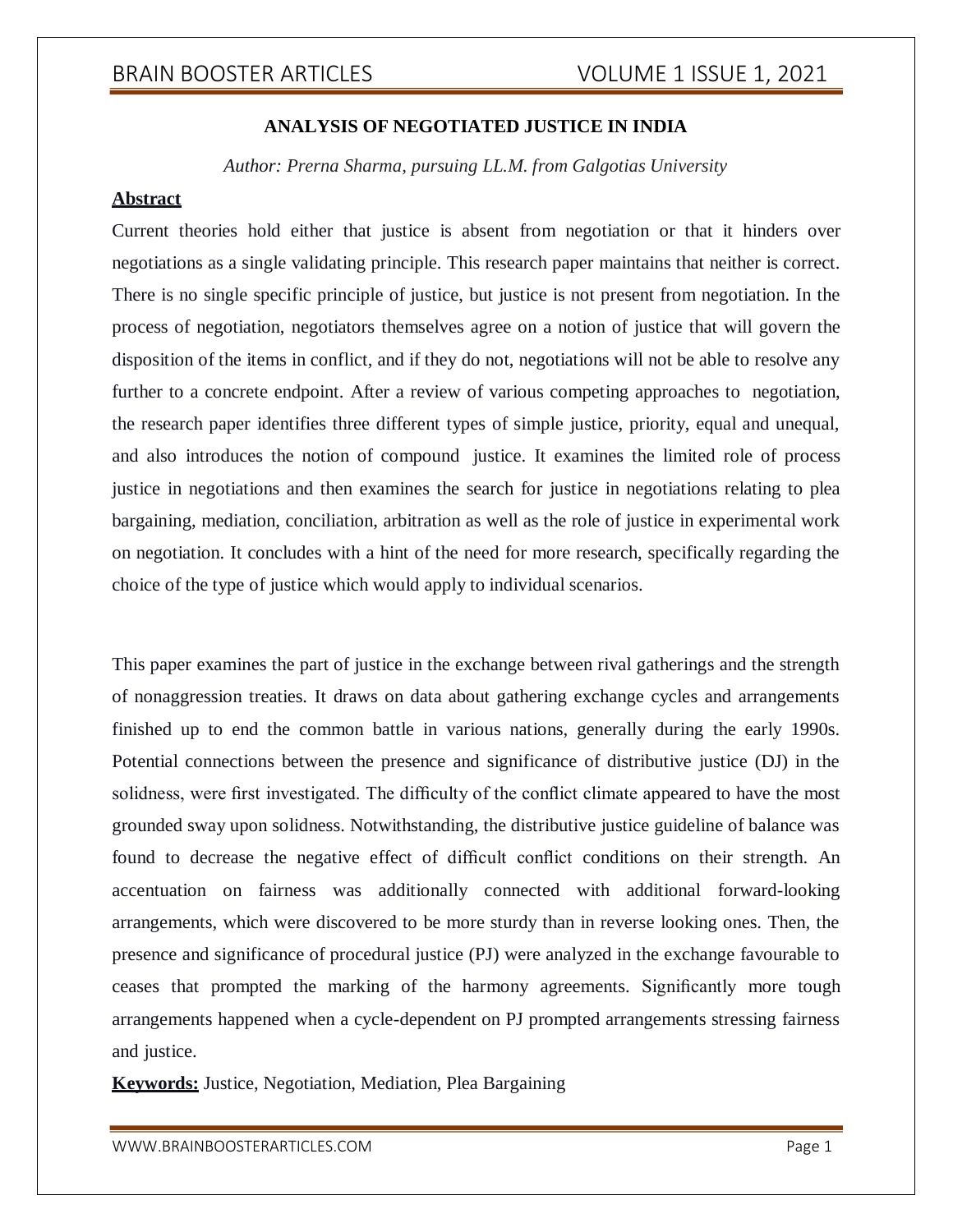#### **What is Negotiation?**

Negotiation has been characterized as any type of immediate or circuitous correspondence whereby parties who have restricting interests talk about the type of any joint move which they may make to oversee and at last determine the question between them.

Negotiation might be utilized to determine a generally existing issue or to lay the basis for a future connection between at least two gatherings. The exchange has additionally been portrayed as the "transcendent method of contest goal" which is not astonishing given its essence in essentially all parts of regular daily existence, regardless of whether at the individual, institutional, public or worldwide levels. Every arrangement is novel, contrasting from each other regarding the topic, the number of members and the cycle utilized. Given the presence of negotiation in the day by day life, it isn't unexpected to find that arrangement can likewise be applied inside the setting of other debate goal measures, for example, intervention and case settlement gatherings.

#### **Characteristics of a Negotiation**

Negotiation is:

- **Voluntary:** No gathering is compelled to partake in an exchange. The gatherings are allowed to acknowledge or dismiss the result of exchanges and can pull out anytime during the cycle. Gatherings may partake straightforwardly in the arrangements or they may decide to be addressed by another person, for example, a relative, companion, a legal advisor or other experts.
- **Multilateral:** Negotiations can involve two, three or dozens of parties. They can range from two individuals seeking to agree on the sale of a house to negotiations involving diplomats from multiple states.
- Negotiation involves only the parties. The result of a negotiation is reached by the parties together without rearrangement to a third party.
- **Informal:** There are no endorsed rules in exchange. The gatherings are allowed to embrace whatever rules they pick, assuming any. By and large, they will concur on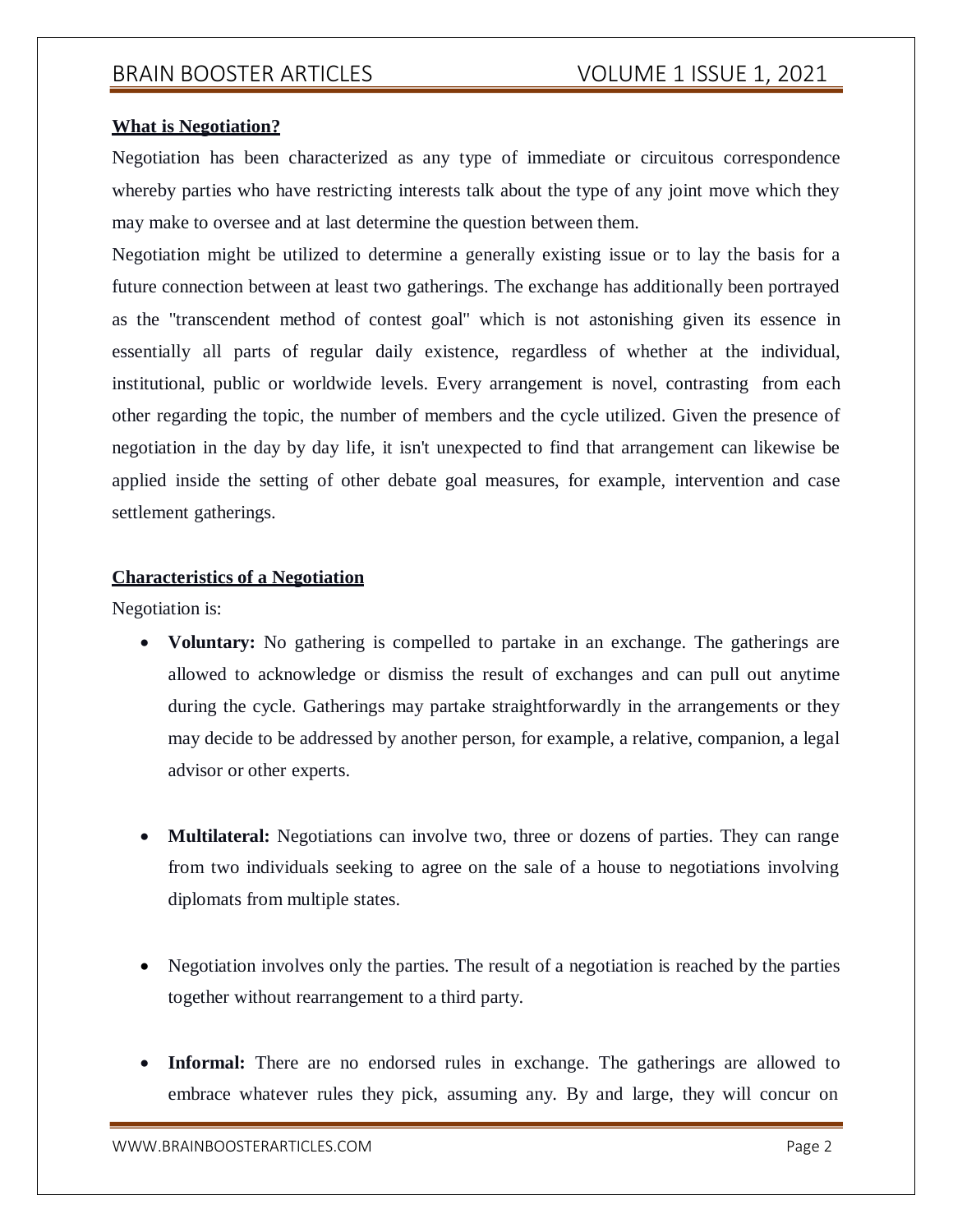issues, for example, the topic, timing and area of exchanges. Further issues, for example, privacy, the quantity of arranging meetings the gatherings focus on, and which records might be utilized, can likewise be tended to.

 The parties have the option of negotiating publicly or privately. In the government reference, negotiations would be key to the criteria governing disclosure as specified in the *Access to Information Act* and the *Privacy Act*. For information on the privileged nature of communications between advocate and client during negotiations, please refer to the Department of Justice Civil Litigation Deskbook.

#### **What is Justice?**

#### **Introduction to the concept of justice**

The need for justice in societies and by extension in the world is increasingly becoming inevitable in the wake of all kinds of violence and orchestrated social disorder and overstep of law that portrays our present reality. Equity cuts across and expects a serious level of significance in each circle of human undertaking with the end goal that it is a repetitive idea, an ideal in morals, law, administration and all other forms of human endeavour that include human connections, the board and organization. At the intrapersonal and relational levels, it is cardinal uprightness to such an extent that with it worldwide harmony is ensured and without it, our reality will stay in a position of awfulness and uneasiness.

Subsequently, the idea of Justice has gotten genuine and extremely effective in contemporary social orders. We do have an understanding of the truth of equity at whatever point someone swindles us or our gathering is underestimated in the offer and dispersion of public assets and properties. Nonetheless, the idea of equity cuts across public limits and accepts a vital spot in worldwide governmental issues. This is something, normal to man and items, animals and marvels of the universe. This normality lies in the way that all are parts that make up the universe whose cause is a secret what man is one. The 'existence' of one section may not be known by the other, yet each party submits to the musicality of nature who has prudently allowed the separate parts, their purposes, plan, mission and explanations behind presence. The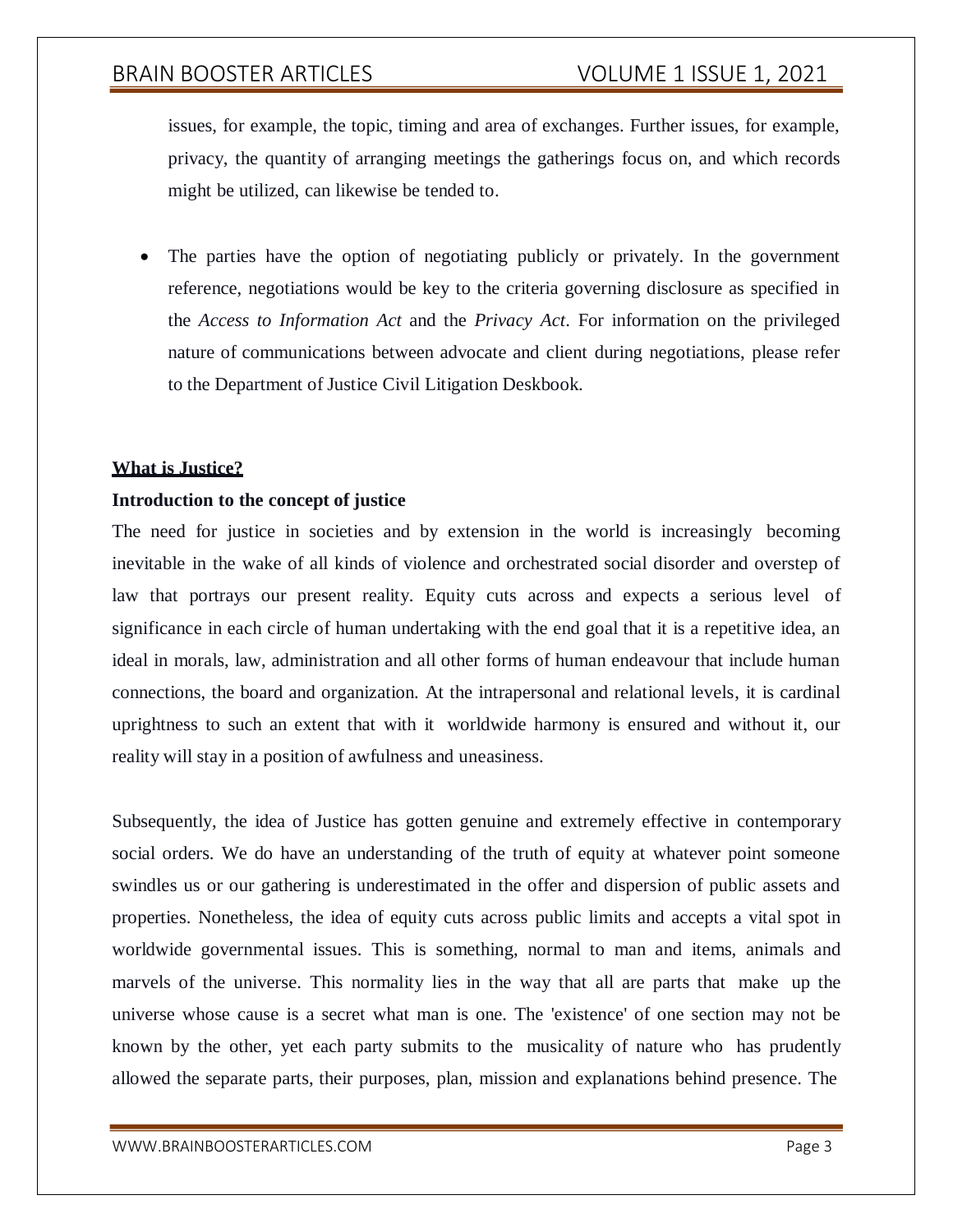universe's normal request is never a mishap or an occurrence. It isn't just teleological, yet besides a term of responsibilities and shirkings. Each object of nature (both quicken and inanimate)desires to herself a breathing spot in the common space, herself being normal as well, to dodge dangers from different objects of nature and exercise the opportunity fundamental for her reality. Against this foundation, the historical backdrop of equity is as old as the historical backdrop of man. This follows, that equity is normal to man. Man has never irritated himself with what equity implies since it is a characteristic law. Rather the tricky of regular equity has verged on its hermeneutics. It verges on equity analytics – what characteristic equity is and what it isn't. Even though equity has taken the shading of societies, methods of reasoning, people and ways of thinking, still, the reality of this idea is that it is synchronically (a verifiable) as far as the definition. Whatever distinctions there might be in the meaning of equity by researchers, extensively talking, the idea pictures uprightness, fair-mindedness, rightness and decency as establishing the thought of equity. However, more fundamental to the concept of natural justice are natural rights, which constitute the most original, inalienable and natural, the form of justice.

#### **Source of justice in India**

Fundamental Human Rights and The Constitution chapter IV, outline the fundamental human rights as follows:

Right to life, Right to dignity of the human person; Right to personal liberty; Right to a fair hearing; Right to private and family life; Right to freedom of thought, conscience and religion; Right to peaceful assembly and association, Right to freedom of movement; Right to freedom from discrimination; Compulsory acquisition of property; Restriction on fundamental rights and special jurisdiction ofHigh Court and Legal aid. Be that as it may, it is pertinent that we conceptualize justice for proper understanding and application. This we shall do through the point of view of various philosophers and jurists across periods. Hence, the concept and the meaning of justice.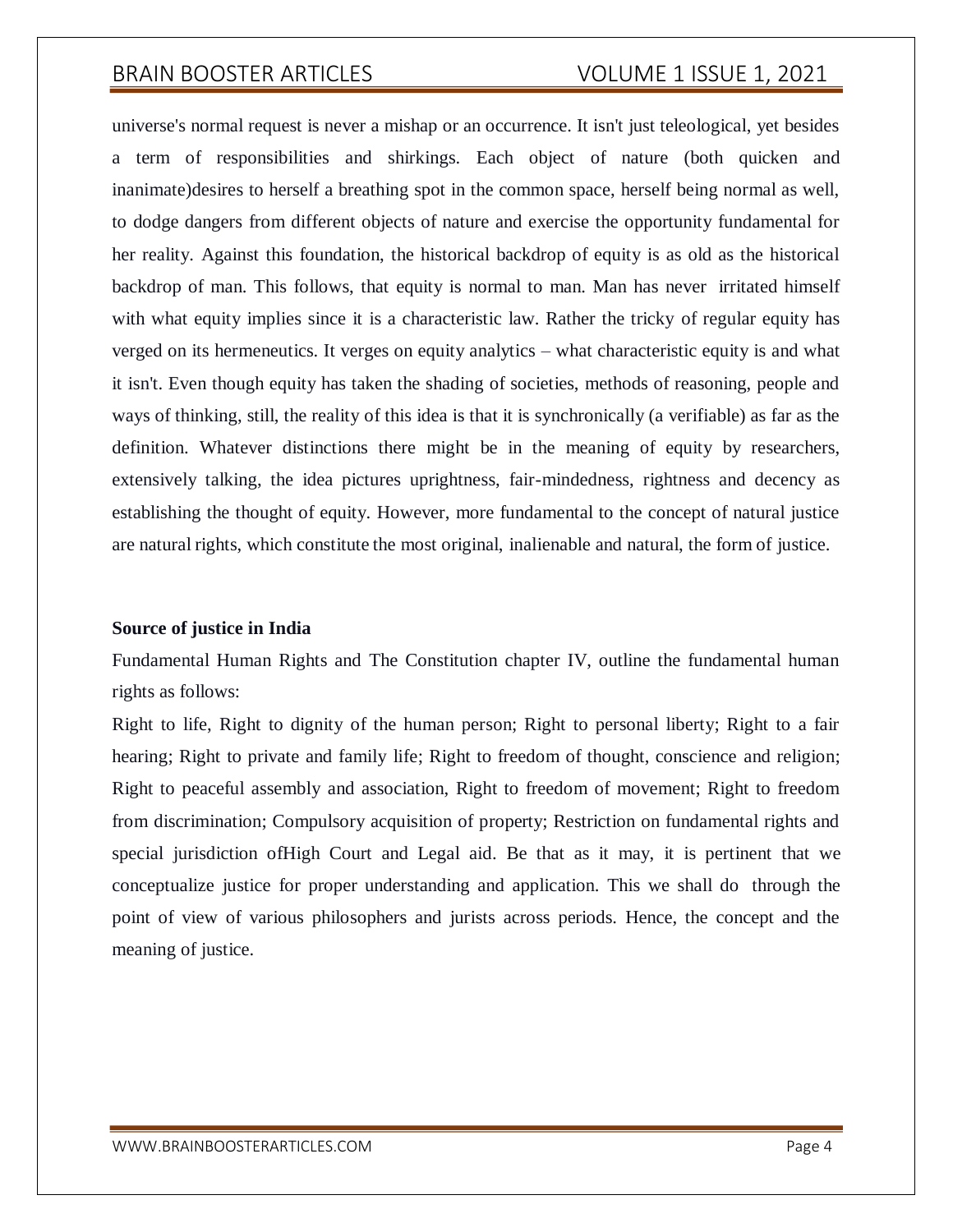### **Negotiated justice**

### **Plea bargaining**

The famous saying "Justice delayed is justice denied "holds most extreme importance when the idea of Plea dealing is talked about. The quantity of cases forthcoming in the courts is stunning and yet, it has been standardized by individuals. These astounding figures are not any more bewildering because individuals have begun tolerating this as their destiny. The idea of supplication dealing was not there in criminal law since its commencement. Thinking about this situation, Indian Legal researchers and Jurists joined this idea in Indian Criminal Law. As the actual term recommends that it is an understanding among the blamed and the examiner. Numerous nations have acknowledged this idea in their Criminal Justice System (CJS). Supplication haggling is a pretrial arrangement between the blamed and the arraignment where the charged consents to concede in return for specific concessions by the indictment. It is a deal where a respondent concedes to a lesser accusation and the examiners consequently drop more genuine allegations. It isn't accessible for a wide range of wrongdoing for example an individual can't guarantee supplication dealing in the wake of carrying out horrifying wrongdoings or for the violations which are culpable with death or life detainment.

#### **An Attempt to Define**

Providing an accurate and comprehensive definition of plea-bargaining is virtually an impossible task given its multitudinous forms of appearance. The practice most commonly consists of a negotiation between the accused and the prosecution - without the participation of a judge competent to decide the case on its merits - resulting in a plea agreement. The accused either concede certain facts or admits guilt, thus waiving the possibility of being acquitted. The accused also gives up the benefit of having the state bear the burden of proof to establish the accused's guilt at trial. In return, the prosecutor may reduce or modify the charges (charge bargaining), the sentence (sentence bargaining), or both. Charge bargaining commonly takes two forms: the prosecutor can either reduce or dismiss charges and amend the indictment accordingly. Sentence bargaining on the other hand is typically based on the promise to either recommend a sentence or sentencing range to the judge(s) or not to oppose a request by the accused of a particular sentence.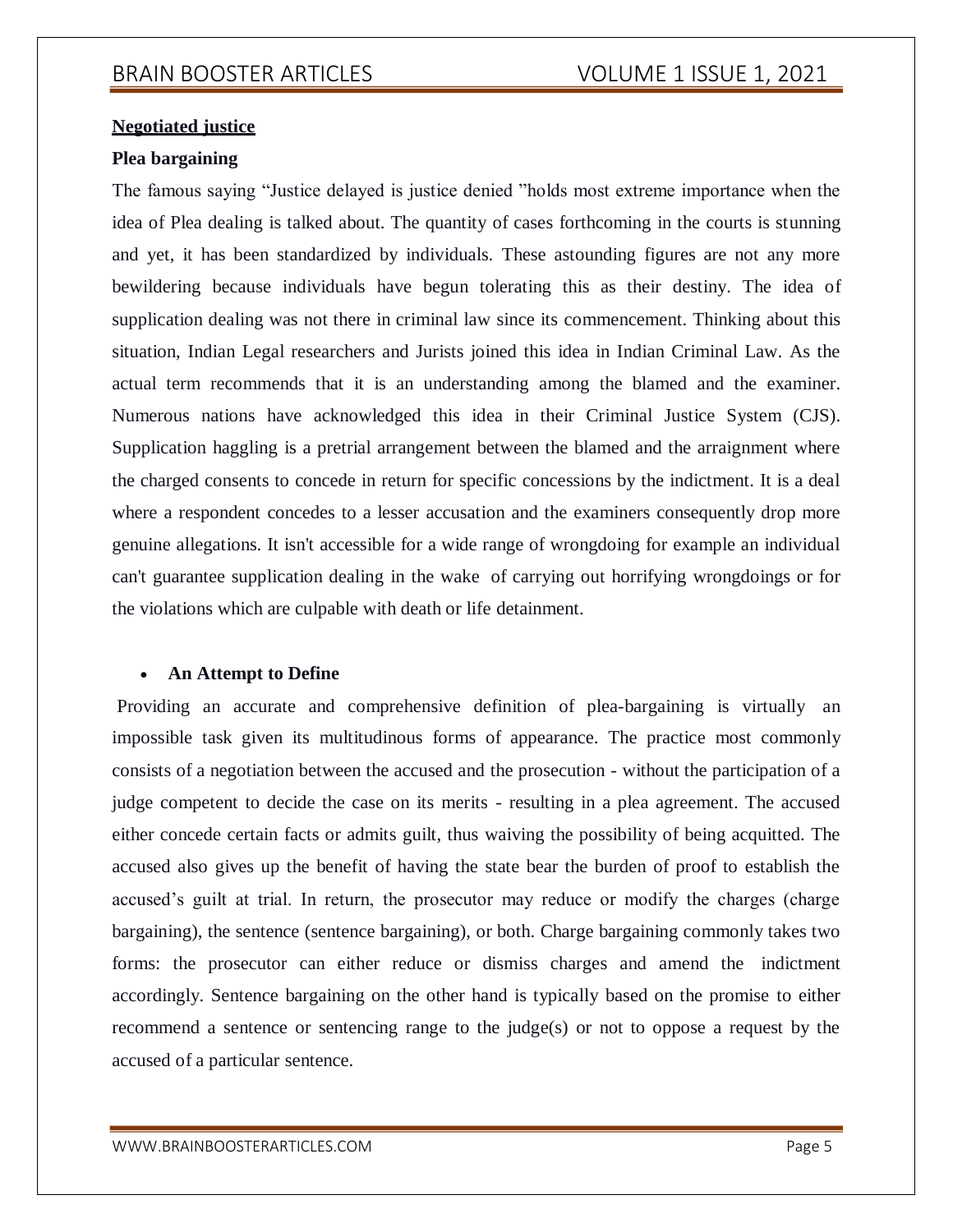### **History of Plea Bargaining**

In the Jury System, the need for plea bargaining was not felt because there was no legal representation. Later on, in 1960 legal representation was allowed and the need for Plea Bargaining was felt. Although the traces of the origin of the concept of Plea Bargaining is in American legal history. This concept has been used since the 19th century. Judges used this bargaining to encourage confessions.

#### **Plea Bargaining in India**

Plea Bargaining is not an indigenous concept of the Indian legal system. It is a part of the recent development of the Indian Criminal Justice System (ICJS). It was inculcated in Indian Criminal Justice System after considering the burden of long-standing cases on the Judiciary.

### **Criminal Procedure Code and Plea Bargaining**

Section 265A to 265L, Chapter XXIA of the Criminal Procedure Code deals with the concept of Plea Bargaining. It was inserted into the Criminal Law (Amendment) Act, 2005.

It allows plea bargaining for cases:

Where the maximum punishment is imprisonment for 7 years; Where the offences don't affect the socio-economic condition of the country; When the offences are not committed against a woman or a child below 14 are excluded

The 154th Report of the Law Commission was the first to recommend the 'plea bargaining' in Indian Criminal Justice System. It defined Plea Bargaining as an alternative method that should be introduced to deal with huge arrears of criminal cases in Indian courts.

Then under the NDA government, a committee was constituted which was headed by the former Chief Justice of the Karnataka and Kerala High Courts, Justice V.S.Malimath to tackle the issue of the escalating number of criminal cases. The Malimath Committee recommended the plea bargaining system in India. The committee said that it would facilitate the expedited disposal of criminal cases and reduce the burden of the courts. Moreover, the Malimath Committee pointed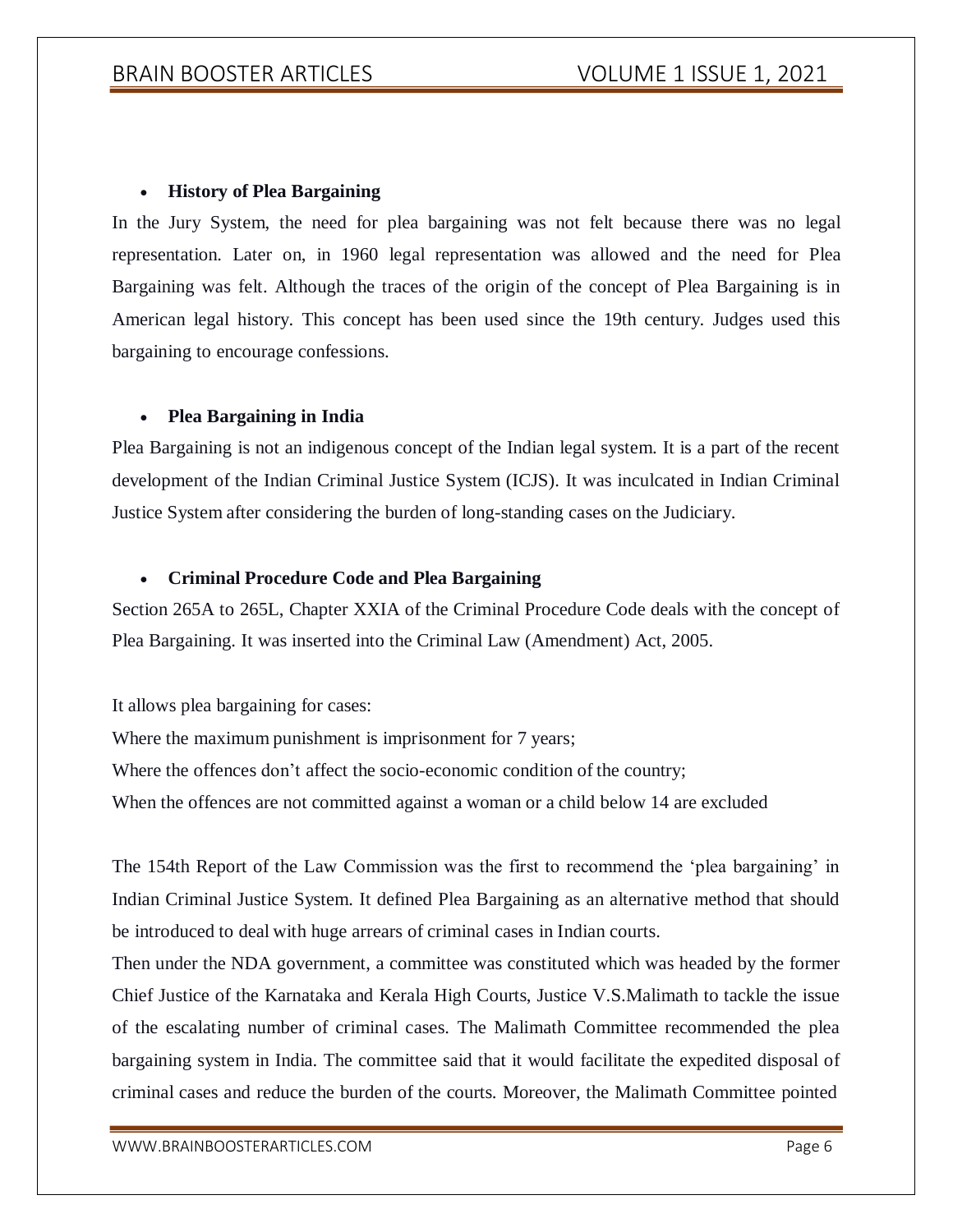out the success of the plea bargaining system in the USA to show the importance of Plea Bargaining.

Accordingly, the draft Criminal Law (Amendment) Bill, 2003 was introduced in the parliament and finally it became an enforceable Indian law from July 5, 2006. It sought to amend the Indian Penal Code 1860 (IPC), the Code of Criminal Procedure, 1973 (CrPC) and the Indian Evidence Act, 1892 to improve upon the existing Criminal Justice System in the country, which is inundated with a plethora of criminal cases and overabundant delay in their disposal on the one hand and very low rate of conviction in cases involving serious crimes on the other. The Criminal Law (Amendment) Bill, 2003 focused on the following key issues of the criminal justice system:-

(i) Witnesses turning hostile

(ii) Plea-bargaining

(iii) Compounding the offence under Section 498A, IPC (Husband or relative of husband of a woman subjecting her to cruelty) and

(iv) Evidence of scientific experts in cases relating to fake currency notes.

Finally, it introduced Chapter XXIA Section 265A to 265L and brought the concept of plea bargaining in India.

#### **Types of Plea Bargaining**

Plea Bargaining is generally of three types namely:-

1.Sentence bargaining: In this type of bargaining the main motive is to get a lesser sentence. In Sentence bargaining, the defendant agrees to plead guilty to the stated charge and in return, he bargains for a lighter sentence.

2. Charge bargaining: This kind of plea bargaining happens for getting less severe charges. This the most common form of plea bargaining in criminal cases. Here the defendant agrees to plead guilty to a lesser charge in consideration of dismissing greater charges.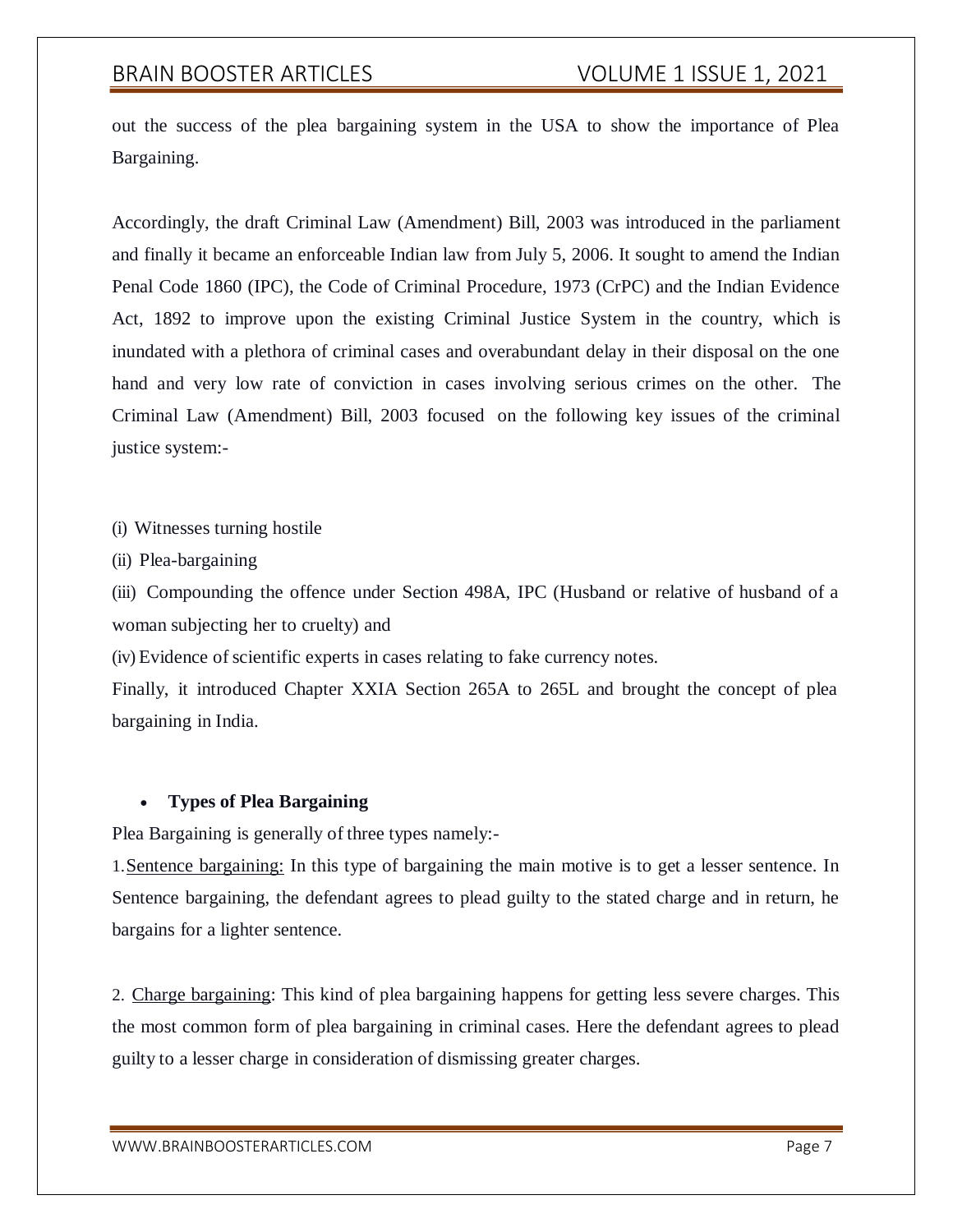3. Fact bargaining: This is generally not used in courts because it is alleged to be against the Criminal Justice System. It occurs when a defendant agrees to stipulate certain facts to prevent other facts from being introduced into evidence.

#### **How to attain justice through Plea Bargaining**

There is no restraint recipe or numerical accuracy to acquire skill at Plea bartering. Mastery accompanies insight and to have an encounter with something we need to step in that thing. become an expert of supplication dealing one must be acceptable at arrangements and correspondence. Toward the day's end, Plea Bargaining reduces to the haggling. It is about how well you expect your customer. The better you deal the better outcomes you bring to your customer. To turn into an expert of supplication bartering one should be side by side of current realities and the applicable laws. Your persuading power is one thing that makes you extraordinary. In the legitimate field, cases are interesting in themselves, each case carries new freedom to learn. The more supplication dealing you do, the more aptitude you will have. Aside from these abilities, sensible and scientific thinking abilities are applicable for Plea Bargaining since it is extremely hard to challenge an assertion sponsored by sound thinking. Subsequently, a combination of every one of these abilities makes you an expert of request haggling.

#### *'Alternative Dispute Resolution: The future of justice in India',*

#### **Arbitration**

Arbitration is an adjudicative process; mediation, on the other hand, is more accommodating, dependent on negotiation among parties. There is a formality attached to arbitration that one usually does not find in mediation. While the arbitration process is prescribed by rules, the mediation experience is created by the parties and the mediator to fit the needs of a particular dispute. Although these two dispute resolution mechanisms surely have their distinctions, parties, advocates and arbitrators would do well to take lessons from the mediation forum in the preparation for, practice and perhaps resolution of arbitrated disputes. At the core of mediation is negotiation, a skill that can also encourage greater efficiency and economy in arbitration.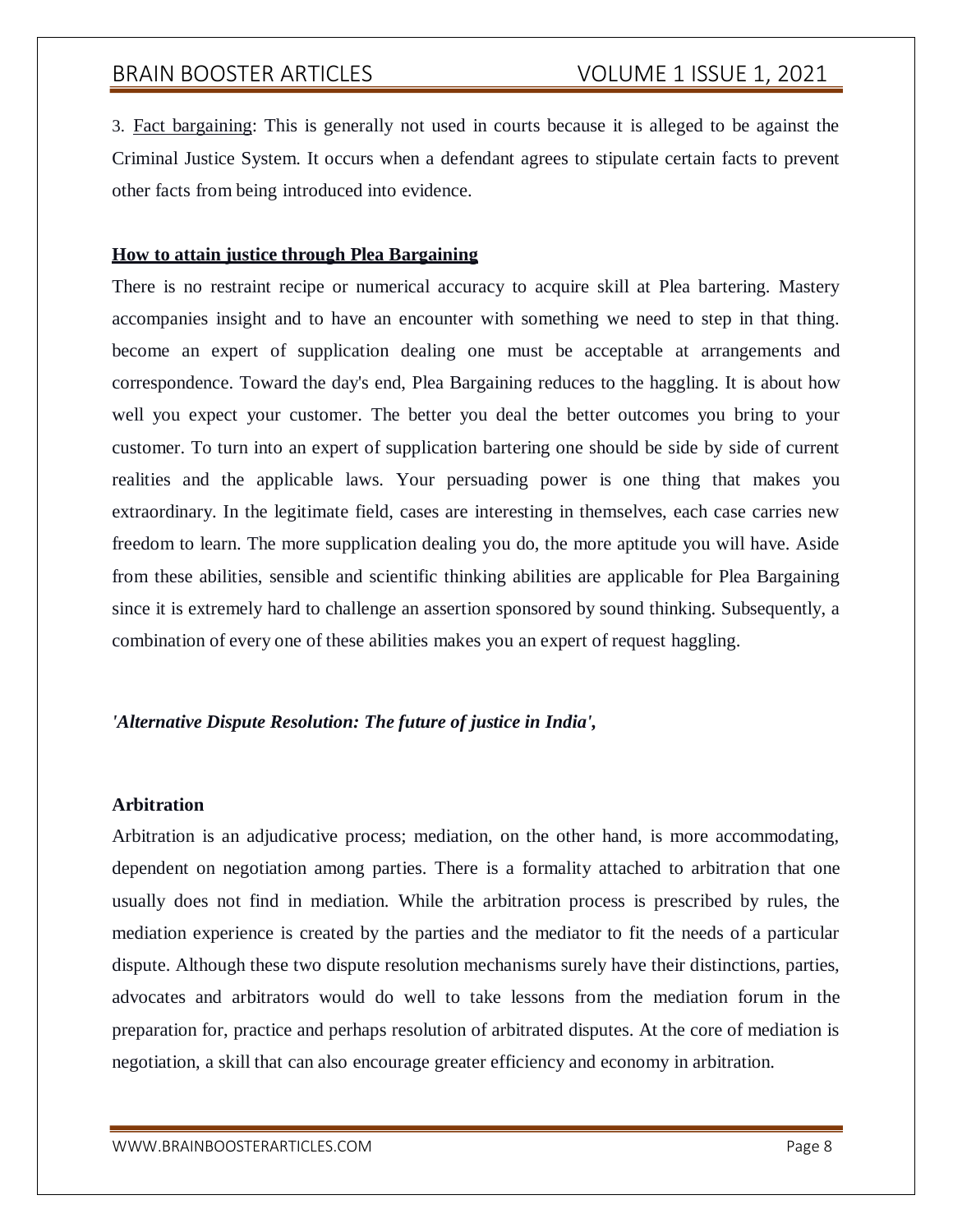Subsequently, this post incorporates pragmatic contemplations for gatherings and judges to use arrangement and intercession abilities in the intervention cycle, especially where diverse contemplations become possibly the most important factor.

### **Crafting the Clause**

Arbitration clauses seem to get lengthier each day. From considerations over the extent of hearing, arbitrator qualifications, information exchange protocols, appellate processes and carefully crafted nuances to established institutional rule. Parties' appetite to create bespoke arbitrations is a growing trend.

The issue here is that numerous provisos are almost difficult to follow up on when the debate at long last emerges. The prerequisites are so explicit or, now and again in the clash, that they are regularly almost difficult to cling to. Also, large numbers of the arrangements embedded into contracts are now tended to in institutional principles. Making time at contract inception to comprehend a colleague's advantage in fitting the debate goal condition will save future associates the time and cost in consequently re-haggling for useful terms. Worries over shifted ways to deal with assertion are particularly reasonable where gatherings hail from various wards. Tending to the potential for worries over the game plan of arbitral procedures ought to be tended to forthright with openness. This might be refined by just tuning in to the worries of colleagues identifying with intervention, posing explaining inquiries to all the more likely comprehend their viewpoint and holding open discoursed to create discretion measures that meet the two players' objectives.

#### **Arbitrator and Chair Selection**

Negotiation is also critical once a dispute arises and arbitrators must be selected. This is of particular importance where the matter will be heard by a sole arbitrator and also in the selection of a tribunal chair. One of the great benefits of an arbitral process is the ability to choose a decision-maker qualified to hear the dispute. However, where parties are unable to agree on an arbitrator, the choice often falls to the institution instead. This is an opportunity that should not be abandoned due to an inability to forge an agreement.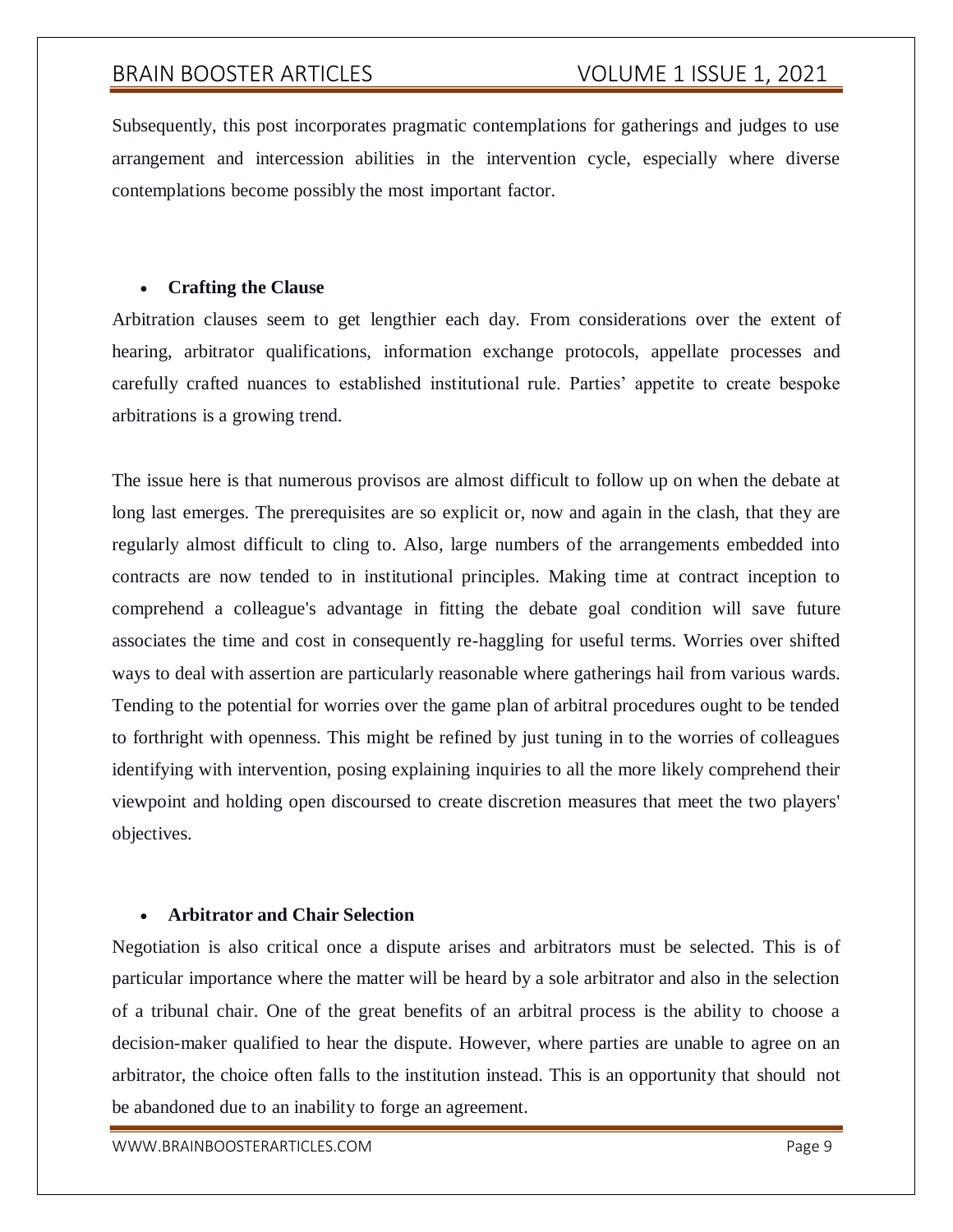In the choice cycle, confirming sought null over your inclinations, yet your rival's reasonable inclinations also. And keeping in mind that strike records are frequently traded, gatherings may, in any case, meet and audit the credits they concur upon in an authority – before any names are traded. Here, the significance of cycle aptitude, topic information, accessibility, social foundation, various qualities and level of involvement can be gauged and focused on together. From that point, the thought of favoured applicants might be shared. While the multifaceted parts of these contemplations ought not to be limited, there is a threat in ascribing social assumptions on a distinct individual. While exploring multifaceted applicants is an important piece of the cycle, it ought to be done insightfully and dependent on people, at the same time conscious of the opportunities for any understood inclinations.

#### **The Tribunal that Negotiates Together, Stays Together**

Open and collaborative communications amongst the tribunal are a necessity for a seamless process. While each member of the panel holds this responsibility, it is ultimately the chair who is best positioned to foster a collegial environment with her co-panellists. In some respects, the chair almost assumes the role of quasi-mediator, listening to the concerns and opinions of the panel on the structure of the process and how party requests are granted or denied. This is perhaps most critical at the award drafting stage, when panellists' views of the solution may differ. Parties should not Lose Sight of Continuing Opportunities for Negotiation throughout the Process.

Opportunities to streamline or dissolve the arbitration process exist throughout. Although a formal process has been initiated and invested in, it is often sensible to explore opportunities for settlement outside the arbitration process.

Arbitration does not foreclose the opportunity for mediation. Whether the jurisdiction or local practice permits traditional arb-med, or parties initiate a mediation that is separate from the arbitration process, mediation may be leveraged to secure a resolution crafted by parties instead of arbitrators.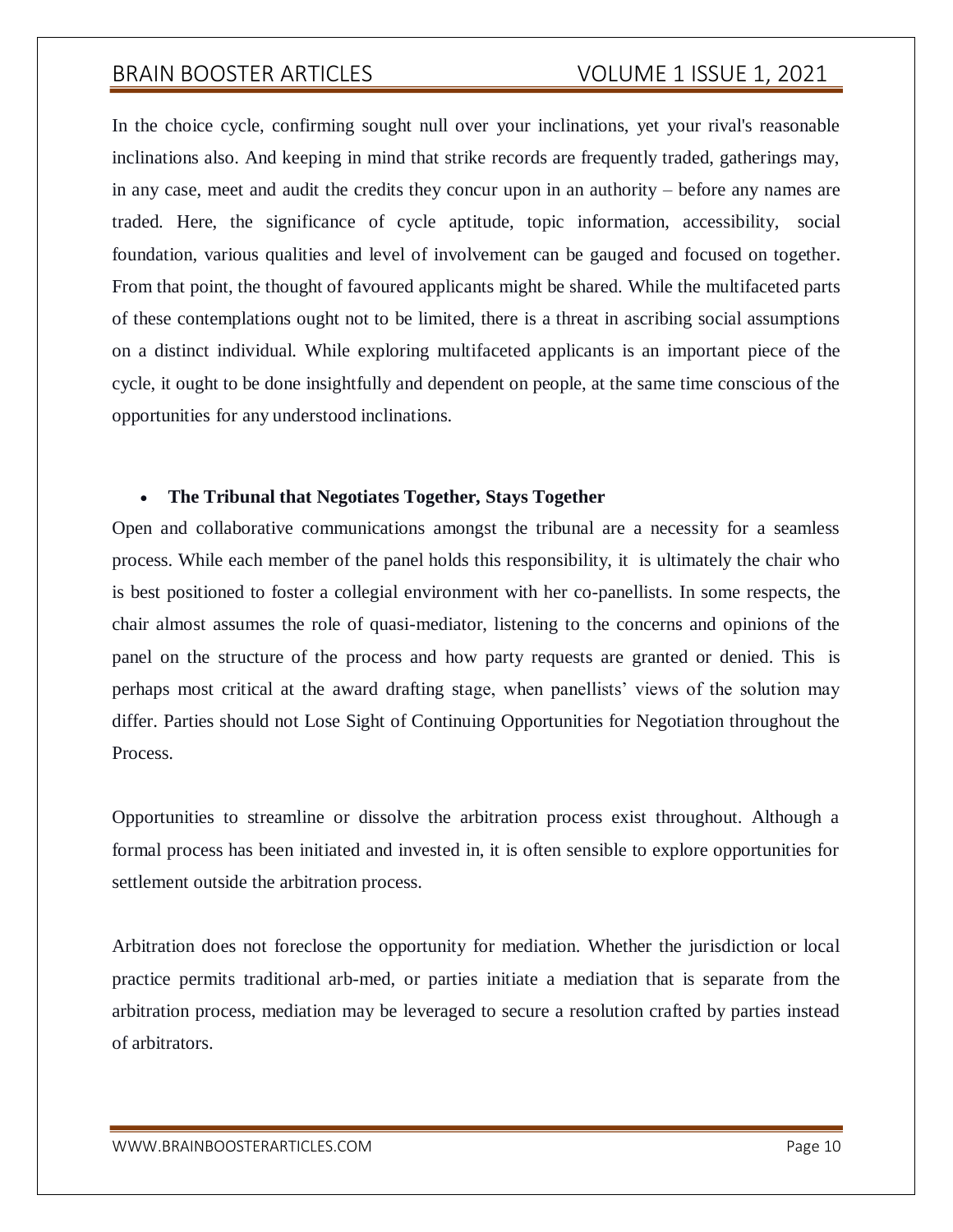### **Negotiation**

In each of the examples listed above, it is much easier to negotiate if some effort has gone into planning for the bargaining and presentation beforehand. With preparations done in advance, you are in a better position to attend the negotiation conversation with the focus required to actively listen and to be open to the path your negotiation takes.

At a high level, a negotiation plan may take the following considerations into account: Explain your objectives for the discussion, focused on and with a comprehension of the reasons why every objective is significant.

Survey your partner probably sees these objectives, alongside any objectives you foresee they will look for in the discussion and their purposes behind looking for those objectives.

Comprehend the general qualities and shortcomings in your situation, alongside those of your partner.

Recognize the territories of cover between your separate situations, alongside those issues where you are utterly separated. Build up an arrangement for the discussion, realizing it will probably advance progressively. Where do you need to begin the conversation? How might you assemble a communitarian climate that helps fashion arrangements?

Propose the best gathering for the conversation – in-person discoursed are rare where gatherings or authorities are scattered across landmasses. Subsequently, the inclination for phone calls, video calls, or email trade ought to be said something advance to assess the best scene for your conversation.

Setting aside an effort to comprehend your partner's point of view (what are their needs and where are there promising circumstances for shared interests to be investigated, and so forth) is a significant advance all the while.

Also, however, it might appear to be a preposterous solicitation, developing compassion here can go far towards a beneficial discussion. Exhibiting that you have made an opportunity to consider positions other than your own isn't just an appearance of sincere trust, yet additionally an ideal method to cultivate trust and open discourse.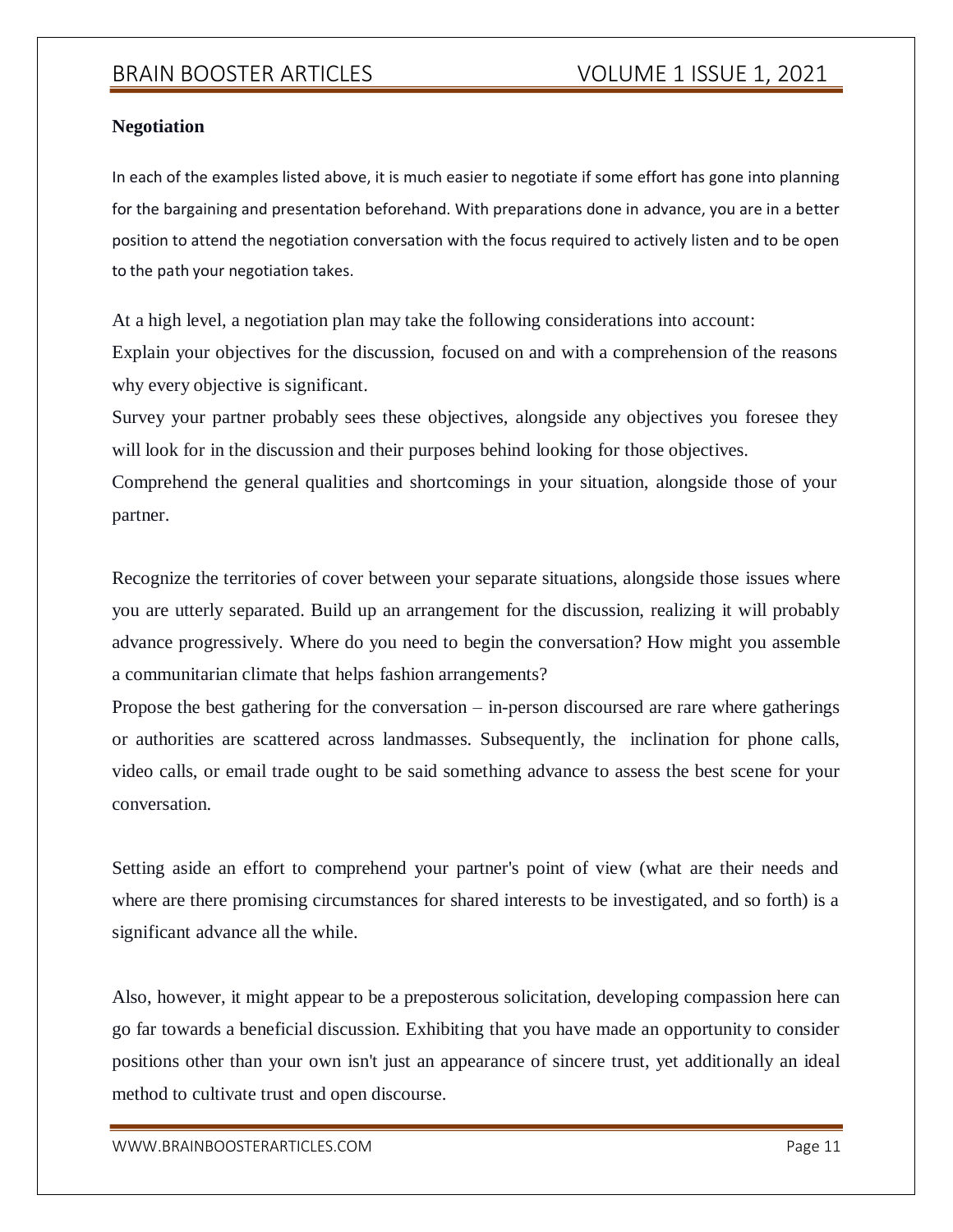#### **Mediation**

Mediation refers to a form of an alternative dispute resolution in which the parties having a dispute in between them meet with a third party, i.e, a mediator, who is merely a facilitator. The Mediator listens to the problems of both the parties, helps the parties to come to an understanding by making the parties understand each other's viewpoints, and comes to a conclusion that will benefit both the parties and settle the dispute eventually. The mediation process involves 4 steps or phases; Opening phase, exploration phase, bargaining phase, and settlement phase.

#### **Opening phase**

The opening stage is the initial step of the intercession cycle where the middle person acquaints himself with the gatherings and advise them about the intervention cycle and how they will continue with it, trailed by an initial assertion by the arbiter where the go-between after he is finished disclosing the cycle to the gatherings, affirms his impartiality and secrecy of this cycle. After the arbiter's initial assertion, the initial assertion of the gatherings starts where the gatherings disclose to the middle person their issues and why they are there for the mediation cycle.

#### **Exploration phase**

After the initial stage (presentation and opening articulation of middle people and gatherings), the investigation stage starts. It comprises open joint gatherings and private/shut gatherings with the gatherings. In open joint gatherings, the gatherings and the go-between sit together and investigate the issues of the gatherings and trade data. The arbiter at that point requires a private gathering with each gathering individually and investigates each gathering's case and procedure for settlement, on the off chance that the gatherings are not happy within the sight of the other party. The go-between can't uncover the secret data from the private gatherings to the gatherings, except if the gatherings allowed it.

#### **Bargaining phase**

In this phase, there are open joint meetings, where parties' lawyers present their offer and explore their settlement offers face to face, however, there can also be a closed meeting where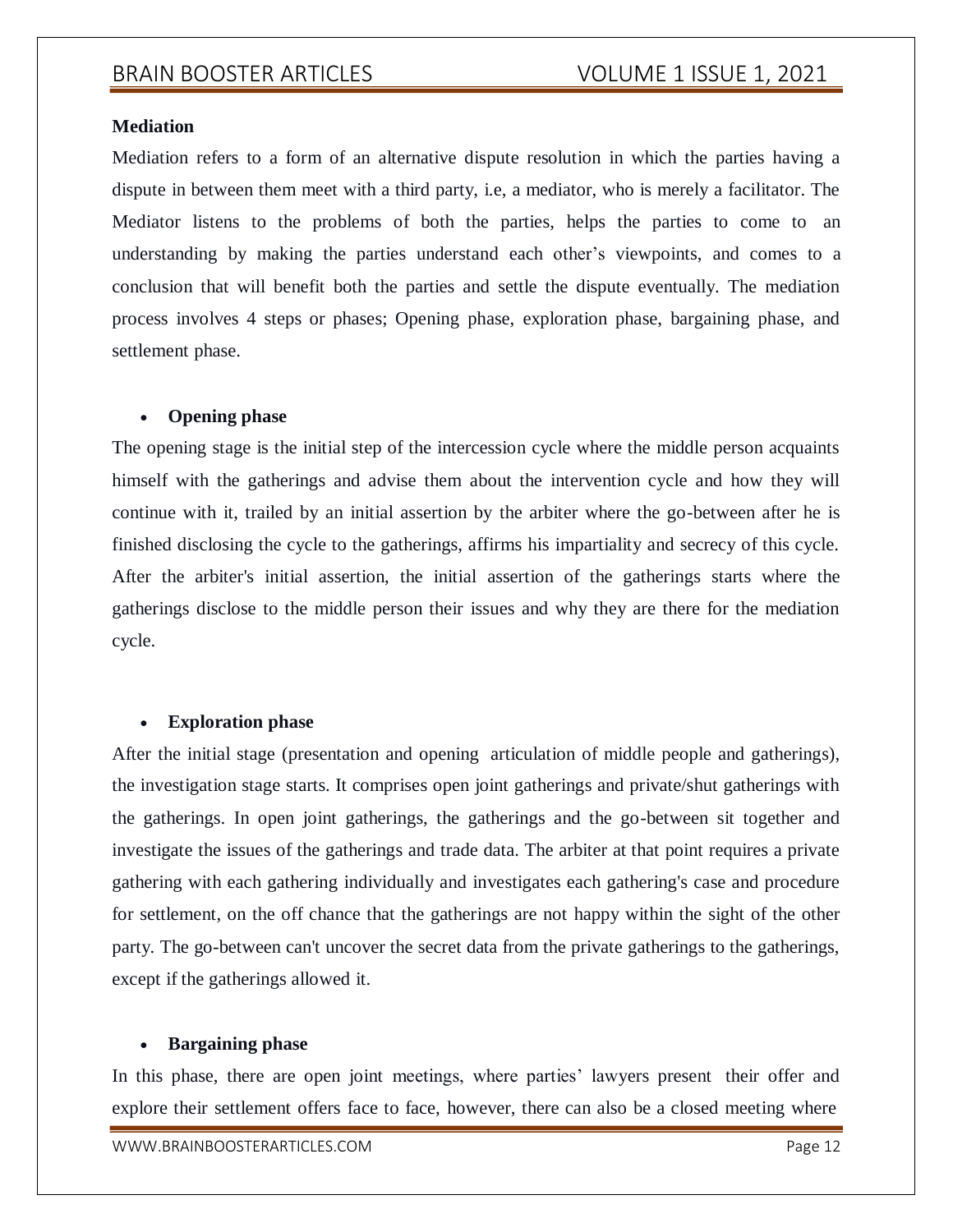the mediator acts as shuttle diplomat and the parties make and consider offers of settlement and bargain.

#### **Settlement phase**

This is the last phase of the mediation process where the parties agree to the settlement offer finalized. This is the phase where the counsel plays the most important part where they work together with the counsel of the opposite party to draft a settlement agreement.

When mediation is successful, it can save a huge amount of time and money for the parties and provide them with justice without having to go through the hassle of litigation and innumerable court proceedings. One of the advantages of mediation is that the mediator has to maintain confidentiality at any cost. Not even the judge who refers the case for mediation has to know the personal information shared by the parties in the mediation process. Supreme Court in the case of Moti Ram and Anr vs Ashok Kumar and Anr held that "mediation proceedings are strictly confidential and observed that the mediator should send the settlement agreement signed by the parties to the Court without mentioning what transpired during the mediation proceedings, when successful and in other cases i.e. when unsuccessful the mediator should simply state that mediation has been unsuccessful".

Alternative Dispute Resolution is not a new technique that has emerged out of nowhere. The method of resolving disputes through mediation is being used since time immemorial in different cultures with different names. Its use can also be traced back to the Ancient period where village elders used to mediate local disputes between villagers to maintain peace among the villagers. Mahatma Gandhi also has rightly said, "I had learnt the true picture of the law. I had learnt to find out the better side of human nature and to enter men's hearts. I realized that the true function of a lawyer was to unite parties driven as under. The lesson was so indelibly burnt into me that a large part of my time during the twenty years of my practice as a lawyer was occupied in bringing about the private compromise of hundreds of cases. I lost nothing thereby, not even money, certainly not my soul."

As of now, with the need for elective techniques for settling debates without going to the court, around 80 nations and global associations have made intervention laws and set up intercession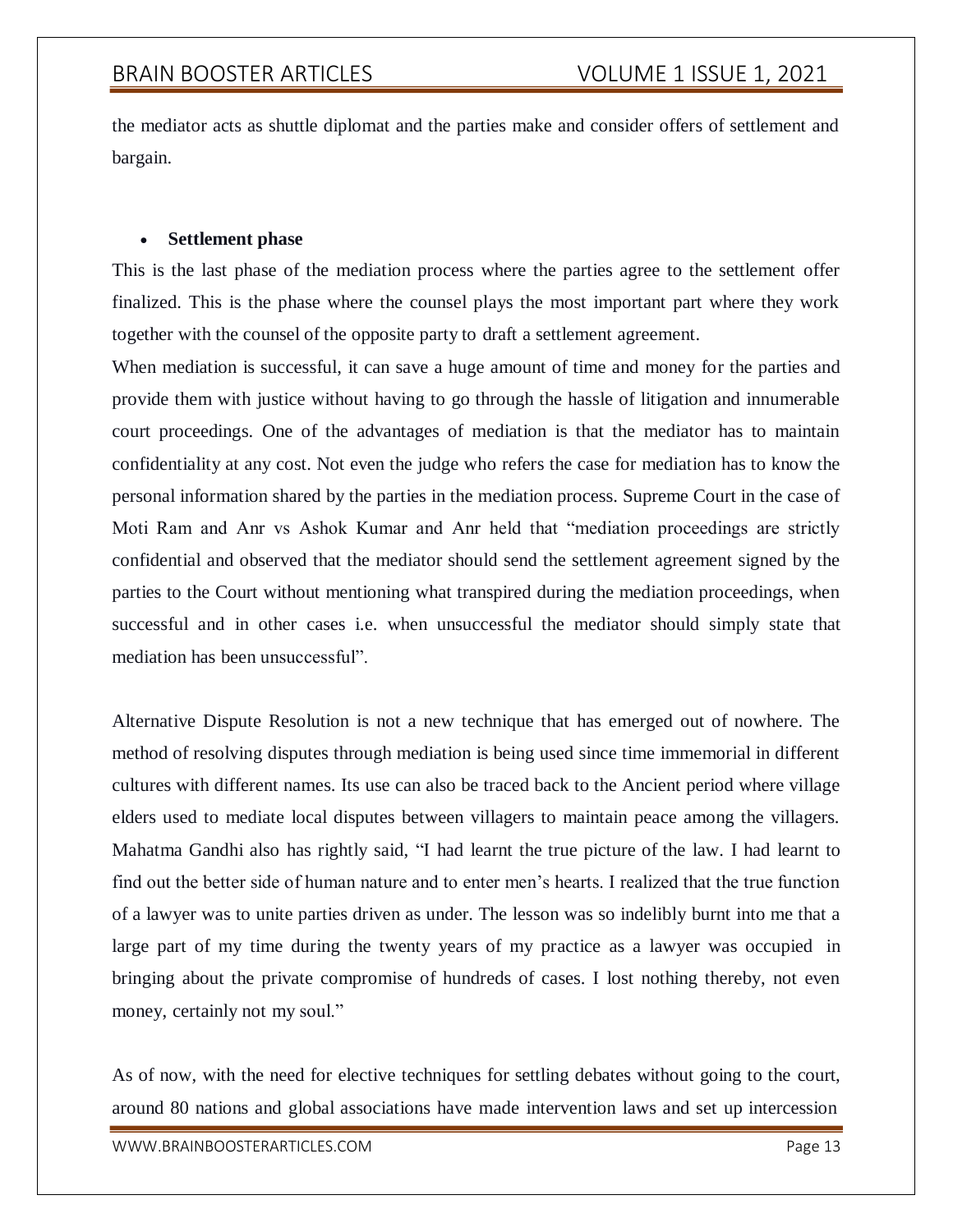administration establishments and focuses to advance the utilization of intercession in settling questions. Intercession in India was legitimately perceived as an elective technique for settling questions first in the Industrial Disputes Act, 1947 and afterwards, in the Code of Civil Procedure (Amendment) Act, 1999, Section 89 which permitted the courts to allude to elective debate goal strategies to settle forthcoming questions.

"Unlike arbitration and conciliation, there is no specific statute that deals with mediation in India. Therefore, unlike other statutorily-recognized forms of non-binding alternative dispute resolution (being conciliation), confidentiality in mediation proceedings is not specifically provided for in any statute in India." "Under Section 89 of the Code of Civil Procedure, 1908, consent of the parties was made mandatory and the court could refer cases for arbitration, conciliation, judicial settlement through Lok Adalat or mediation."

In India, mediation is also promoted by the judges of lower courts, High Courts, and even the Supreme Court of India in cases involving matrimonial disputes, financial disputes, etc. When a case has an element of settlement but the parties are not giving their consent for mediation, the court can still refer the matter for conciliation or mediation under Rule 5(f) (ii) of the Code of Civil Procedure, 1908. Section  $89(2)(d)$  – Alternate Dispute Resolution and Mediation Rules, 2003, says, "In case all the parties do not agree and where it appears to the court that there exist elements of a settlement which may be acceptable to the parties and that there is a relationship between the parties which has to be preserved, the Court shall refer the matter to conciliation or mediation, as the case may be". Though, there are some cases in which mediation cannot be done; such cases are grave like murder, rape, etc. The Supreme Court held that there cannot be mediation between the victim and accused in rape cases in the State of Madhya Pradesh vs Madan Lal.

Article 39-A of the Constitution of India ensures equal access to justice which involves protecting the innocent, punishing the guilty, and satisfactory resolution of disputes. Access to Justice is a movement that says that the civil procedure system and the legal rules should be accessible to all sections of the society as the justice system is often weak for some parts of the society. Through mediation, every section of society will get access to justice as it is cheaper and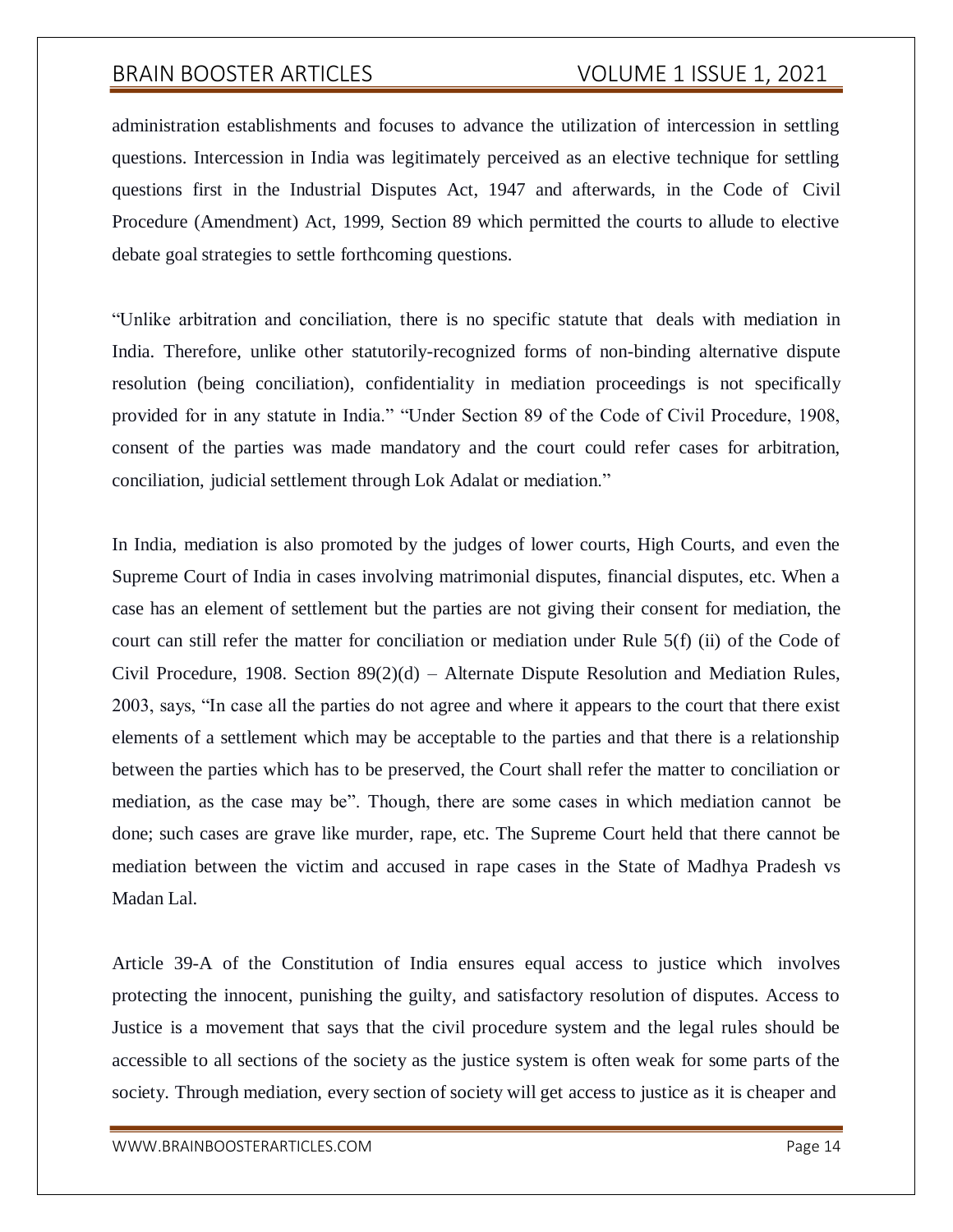less time-taking in nature. It also aims at not just resolving the disputes but also harmonizing the relation of the parties in dispute. In this context, there is a need for an alternate dispute resolution methodology, not just to improve the efficiency of the working judiciary but also to resolve disputes that are pending litigation.

Alternate dispute resolution methods have seen a lot of achievement in different nations like the US, however, there are a couple of issues with the overall set of laws here in India. One of those issues is mindfulness. Intercession, as an apparatus for admittance to equity, is as yet an immature philosophy because even now, very few individuals know about this strategy and when told about it, it is hard for them to accept that a technique like this even exists and is an elective cycle to determine their questions in fewer measures of time and cash. The absence of familiarity with legitimate rights and cures among average folks is another motivation behind why they don't get to the formal overall set of laws.

Apart from the laws, courts, and judges that promote mediation as an alternate dispute resolution methodology, many institutions are now creating awareness about this process as a tool for access to justice. One such example is of National University of Juridical Sciences (NUJS), Kolkata where a few students introduced Alternate Dispute Resolution methodology in their college with the help of a Senior Judge of High Court, and later, started organizing Indian Mediation Week every year in three cities, namely, Kolkata, Delhi, and Mumbai, which lead to the formation of SAMA, which has a tagline, "Suljhao Magar Pyar Se." Indian Mediation Week, with SAMA, organized the last round of its third edition in 2019 in Bombay Stock Exchange, Mumbai, in which, eminent speakers from International Arbitration, MNLU Mumbai, and Corporate Law firms spoke about the importance of mediation in today's time and the future and the need for not just the people associated with law, but also people from fields other than the law to know about mediation and how it is done.

Other than that, SAMA has started the initiative of Online LokAdalats in different states of India and for this, an online platform has been developed to bring the parties and judges online to solve disputes. Many students and advocates are a part of this initiative as case managers. It has completed its first Online LokAdalat in Delhi successfully and another one is going on in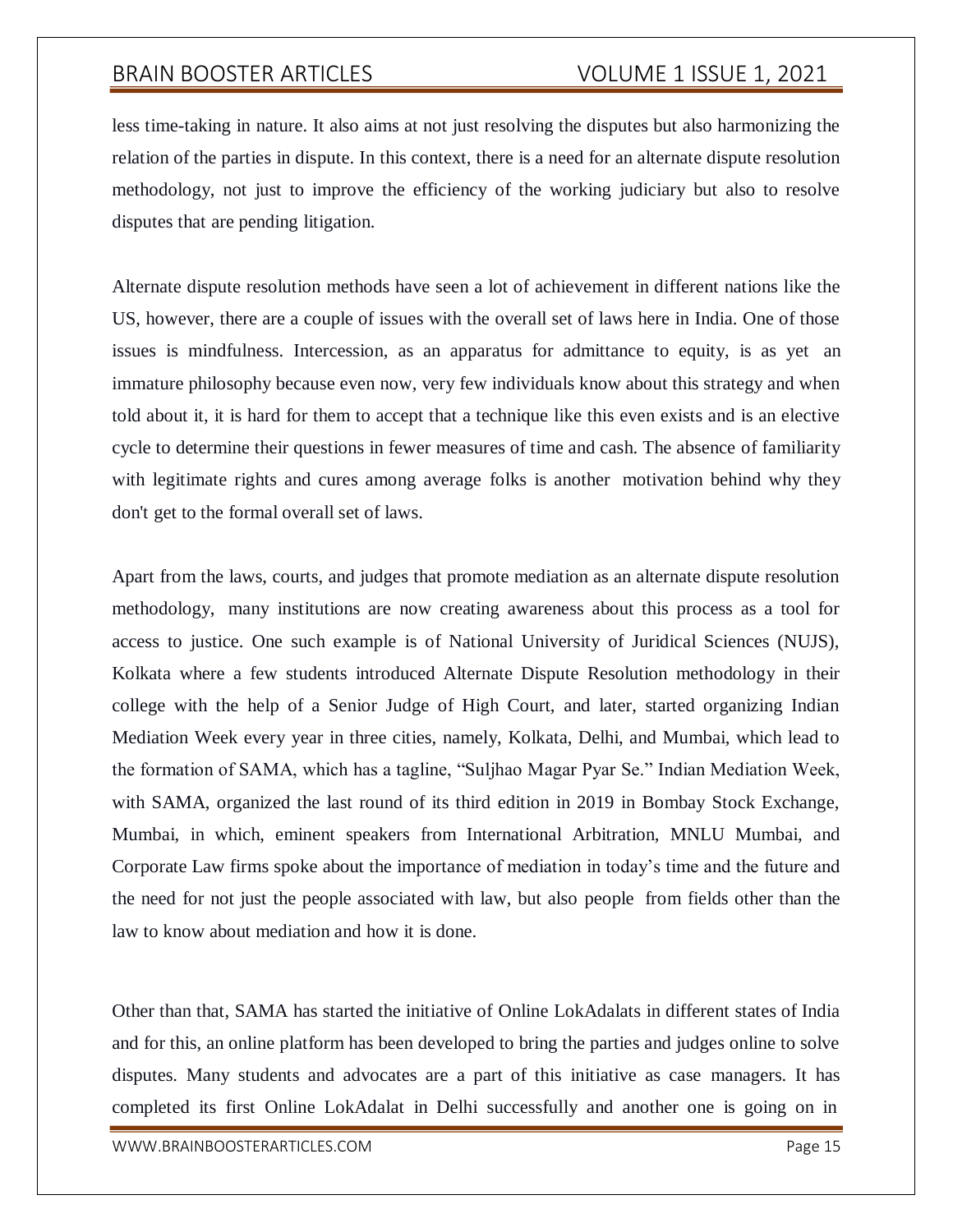Rajasthan, which is to be held on 22nd August. Other than SAMA, there are many institutions as well where Alternate Dispute Resolution (ADR) has been introduced as a separate subject in an integrated course of law and they often hold competitions related to the same. One such institution is SVKM's NMIMS, where students of 5 years integrated law have Alternate Dispute Resolution (ADR) as a clinical subject in their 3rd year.

#### **Conclusion**

The idea of request dealing isn't completely new in India. Indian have just remembered it when it got its constitution in 1950. Article 20(3) of the Indian constitution disallows self-implication. Individuals blame requests expecting violation of the said article. However, with the progression of time and the thinking about the encumbrance on the courts, the Indian court has felt the need of Plea dealing in Indian overall set of laws. At the point when a change is brought it is difficult to acknowledge it at first yet society needs to develop so is our general set of laws. Everything has preferences and weaknesses and both must be broken down altogether to arrive at a sound resolution. Dismissing something just based on its determinants would not be defended regardless. The idea of supplication dealing is developing in India and it isn't proper to anticipate that it should be awesome. It must be improved by discussion, conversations, and talks.

From creating an effective and enforceable discretion statement to court elements and the chance for investigating commonly pleasing settlement terms. The chances to use the innovative arrangement to empower intervention proficiency to proliferate. This post host gave a few guides to gatherings to consider as they continue through the mediation cycle.

Considering the current circumstance, it tends to be seen that intercession, as an elective debate goal technique, is acquiring acknowledgement in courts or celebrated foundations, yet additionally in country India and individuals' day by day lives. The achievement pace of intercession in India is more than the disappointment rate, however, it is as yet insufficient as there are as yet countless individuals that are uninformed of a strategy like intervention and resort to courts for their questions. Intercession may have acquired acknowledgement by numerous individuals, yet it has far to go. It will have an extraordinary use in coming occasions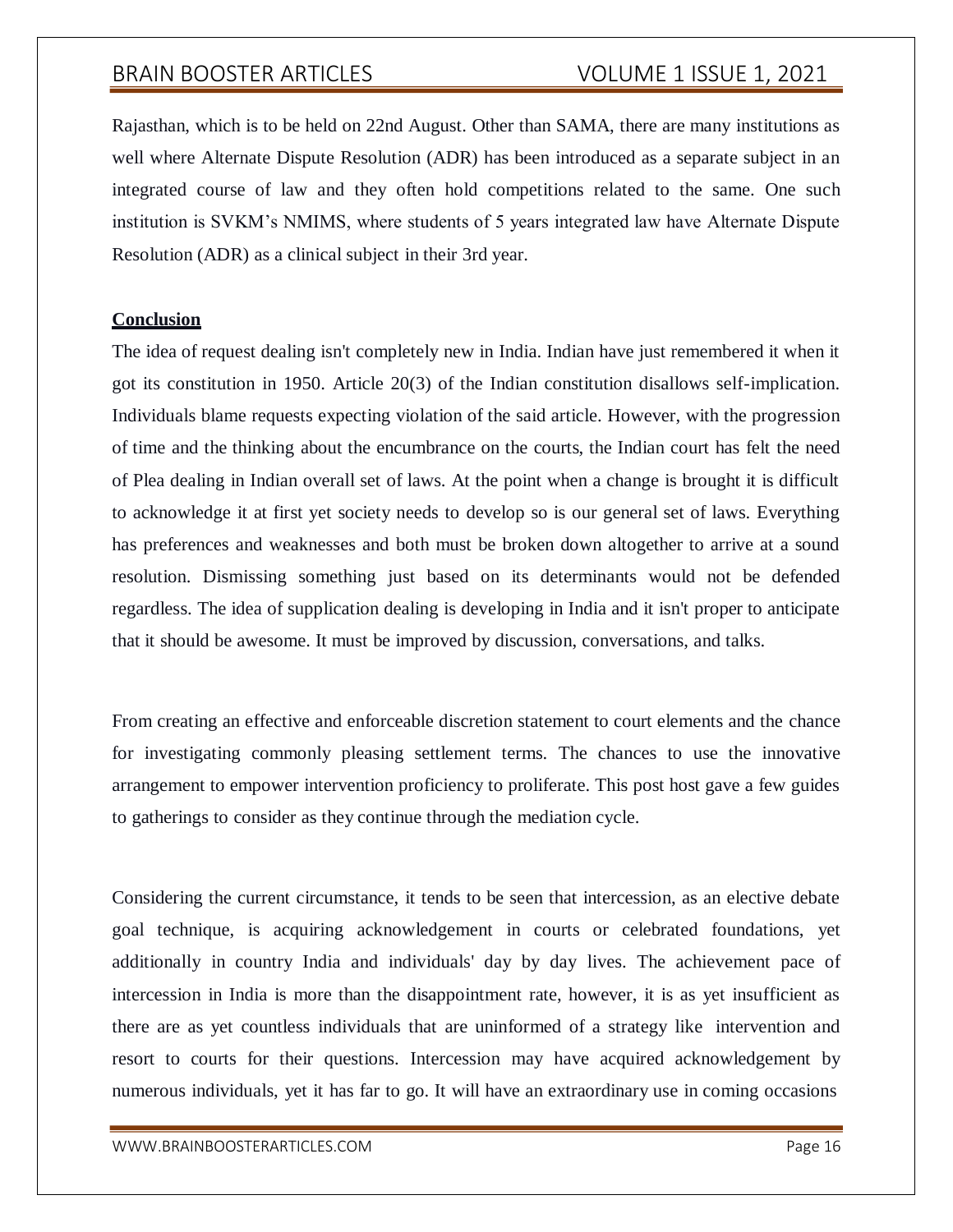likewise with increment in the populace, more cases will be going to the courts, expanding its weight, and along these lines, carrying medicine into the image. In this manner, it is significant for everybody, regardless of whether they won't make a profession in the field of elective question goal, to realize how to intercede.

#### **Reference**

https:[//www.nolo.com/legal-encyclopedia/the-benefits-plea-bargain.html](http://www.nolo.com/legal-encyclopedia/the-benefits-plea-bargain.html) https:[//www.hg.org/article.asp?id=33881](http://www.hg.org/article.asp?id=33881) https://vittana.org/11-advantages-and-disadvantages-of-plea-bargaining [http://www.mondaq.com/india/x/273094/trials+appeals+compensation/Plea+Bargaining+An+Ov](http://www.mondaq.com/india/x/273094/trials%2Bappeals%2Bcompensation/Plea%2BBargaining%2BAn%2BOv) erview https://criminal.findlaw.com/criminal-procedure/plea-bargains-in-depth.html [http://www.legalserviceindia.com/articles/plea\\_bar.htm](http://www.legalserviceindia.com/articles/plea_bar.htm) [http://www.manupatrafast.com/articles/PopOpenArticle.aspx?ID=7f9180ab-d6b0-4c3c-9840](http://www.manupatrafast.com/articles/PopOpenArticle.aspx?ID=7f9180ab-d6b0-4c3c-9840-) e89c8ef23087&txtsearch=Subject:%20Criminal <http://www.manupatrafast.com/articles/PopOpenArticle.aspx?ID=10f20608-cdd3-416d-be42-> 9e692a5baad6&txtsearch=Subject:%20Criminal https:[//www.britannica.com/topic/plea-bargaining#ref338191](http://www.britannica.com/topic/plea-bargaining#ref338191) <https://www.nrilegalservices.com/plea-bargaining-in-india> "What is Alternative Dispute Resolution?" hirealawyer.findlaw.com/choosing-the-rightlawyer/alternative-dispute-resolution.html Moti Ram Thakur and Anr. vs.Ashok Kumar and Anr. (2011) 1 SCC 466. Reshma Kulkarni, "Is Mediation Gaining Popularity in India?"https://blog.ipleaders.in/mediation-popularity-india/. Gandhiji's thoughts on the law and the lawyers, https:[//www.mkgandhi.org/law\\_lawyers/appendix2.htm.](http://www.mkgandhi.org/law_lawyers/appendix2.htm) Akanksha Mathur, How does the mediation process work – steps and procedure", https:[//www.google.com/amp/s/blog.ipleaders.in/mediation-in-india-process/amp/](http://www.google.com/amp/s/blog.ipleaders.in/mediation-in-india-process/amp/) State of Madhya Pradesh vs MadanLal (2015), SCC Online, SC 579.